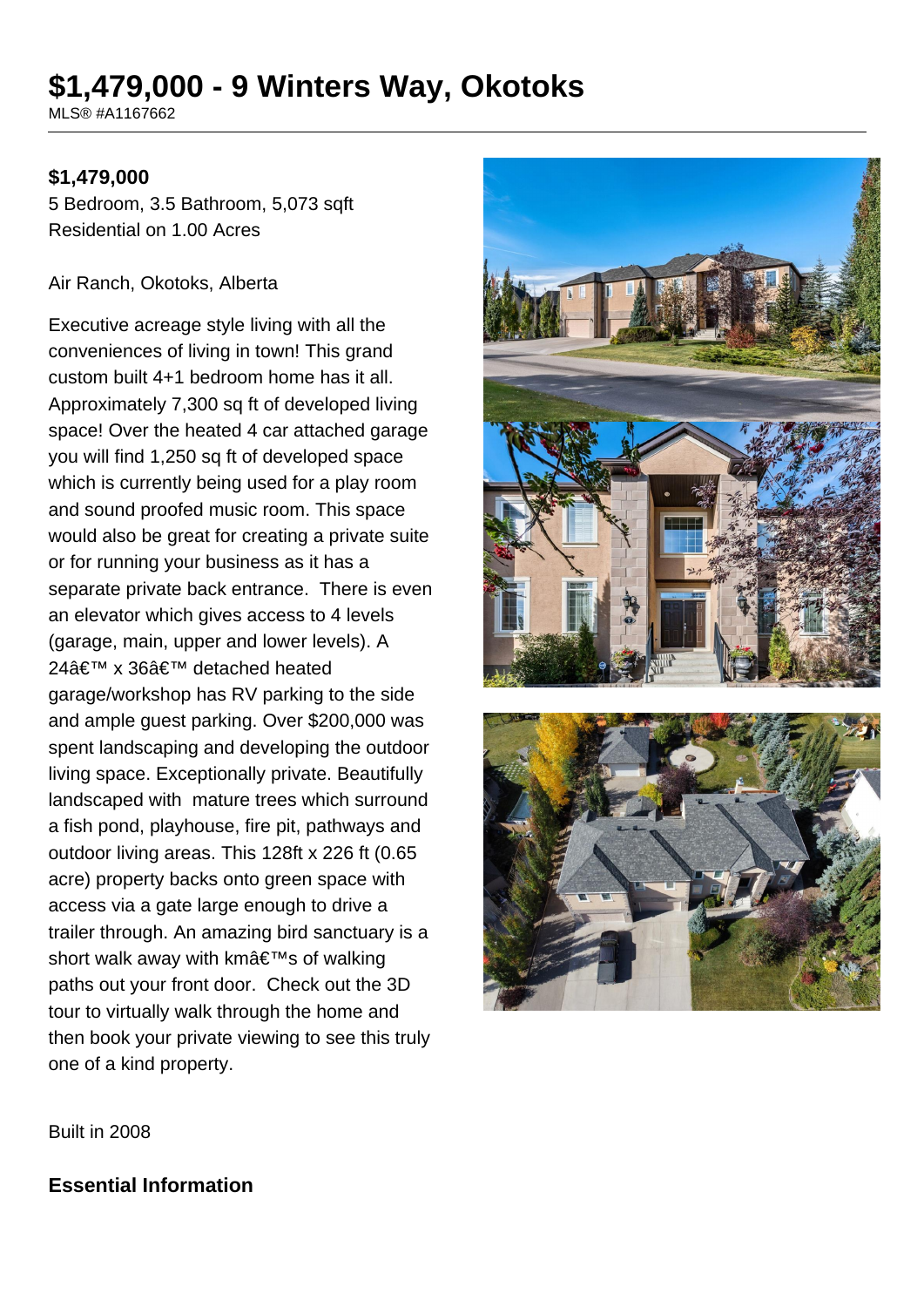| A1167662           |  |  |                                                                        |
|--------------------|--|--|------------------------------------------------------------------------|
| \$1,479,000        |  |  |                                                                        |
| 5                  |  |  |                                                                        |
| 3.5                |  |  |                                                                        |
| 3                  |  |  |                                                                        |
| 1                  |  |  |                                                                        |
| 5,073              |  |  |                                                                        |
| 28,333             |  |  |                                                                        |
| 2008               |  |  |                                                                        |
| <b>Residential</b> |  |  |                                                                        |
| Detached           |  |  |                                                                        |
| 2 Storey           |  |  |                                                                        |
| Active             |  |  |                                                                        |
| 50                 |  |  |                                                                        |
|                    |  |  | Snow                                                                   |
|                    |  |  | Condo Fee IncludesCommon Area Maintenance, Reserve Fund Contributions, |

Removal

# **Community Information**

| Address            | 9 Winters Way  |
|--------------------|----------------|
| Subdivision        | Air Ranch      |
| City               | <b>Okotoks</b> |
| Province           | Alberta        |
| <b>Postal Code</b> | <b>T1S1W9</b>  |

#### **Amenities**

| Amenities<br><b>Parking Spaces</b><br>Parking | <b>Snow Removal</b><br>20<br>220 Volt Wiring, Double Garage Detached, Heated Garage, Insulated,<br>Oversized, Paved, Quad or More Attached, RV Access/Parking,<br><b>Workshop in Garage</b> |
|-----------------------------------------------|---------------------------------------------------------------------------------------------------------------------------------------------------------------------------------------------|
| # of Garages                                  | 6                                                                                                                                                                                           |
| <b>Interior</b>                               |                                                                                                                                                                                             |
| Goods Included                                | Bar, Bookcases, Built-in Features, Ceiling Fan(s), Central Vacuum,<br>Closet Organizers, Double Vanity, Elevator, French Door, Granite<br>Counters, Storage                                 |
| Appliances                                    | Bar Fridge, Built-In Oven, Gas Range, Microwave, Oven-Built-In, Range<br>Hood, Washer/Dryer, Window Coverings                                                                               |
| Heating                                       | In Floor, Forced Air                                                                                                                                                                        |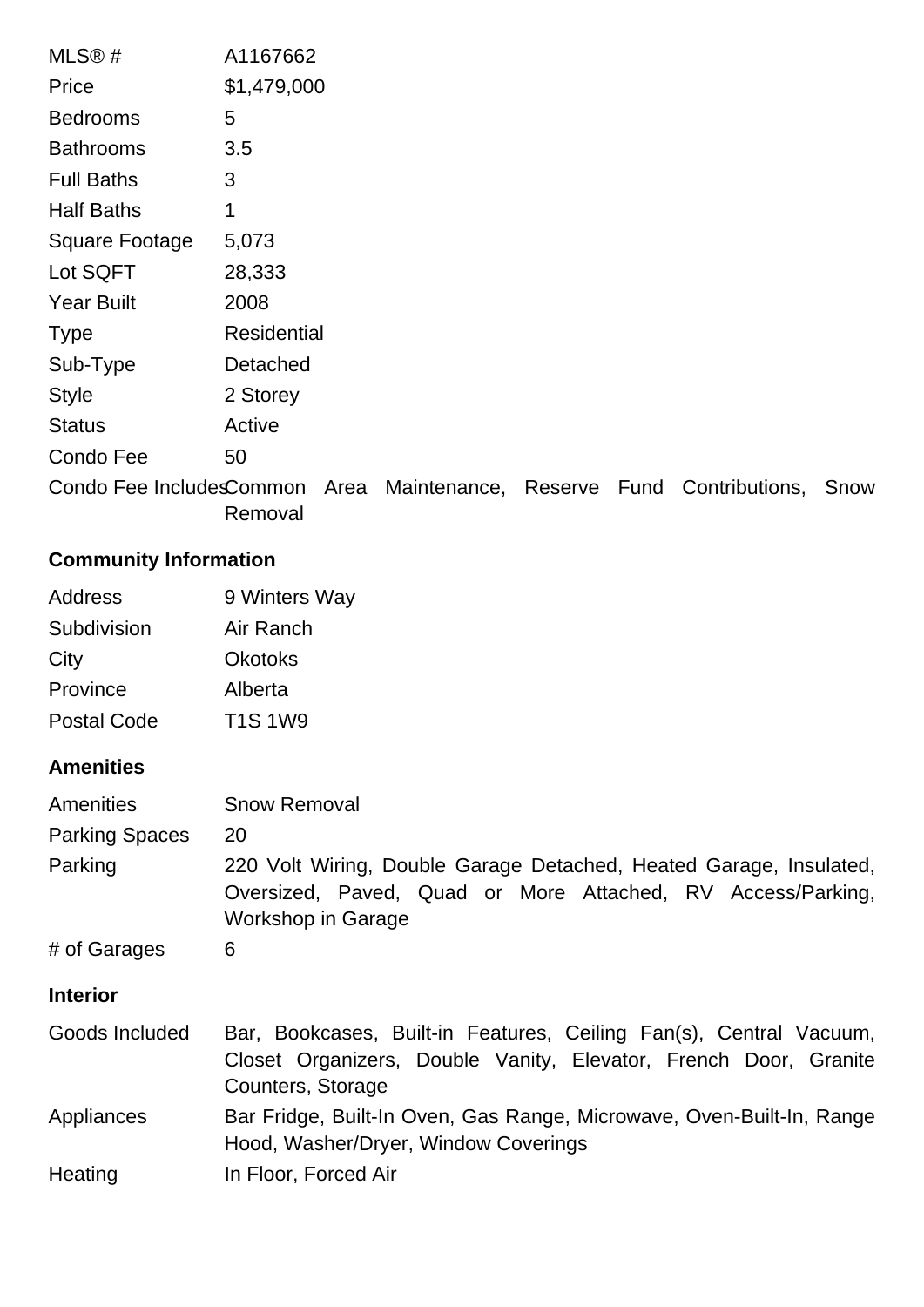| Cooling                     | <b>None</b> |                                          |
|-----------------------------|-------------|------------------------------------------|
| Has Basement                | Yes         |                                          |
| Fireplace                   | Yes         |                                          |
| # of Fireplaces             | 3           |                                          |
| <b>Fireplaces</b>           | Gas         |                                          |
| <b>Basement Development</b> |             | Finished, Full                           |
| <b>Basement Type</b>        |             | Finished, Full                           |
| Flooring                    |             | Carpet, Ceramic Tile, Hardwood, Laminate |

### **Exterior**

|                        | Exterior Features Fire Pit, Private Yard                                               |  |  |  |  |
|------------------------|----------------------------------------------------------------------------------------|--|--|--|--|
| Lot Description        | Backs on to Park/Green Space, Fruit Trees/Shrub(s), Greenbelt,                         |  |  |  |  |
|                        | Landscaped, Secluded                                                                   |  |  |  |  |
| Roof                   | <b>Asphalt Shingle</b>                                                                 |  |  |  |  |
| Construction           | Stucco, Wood Frame                                                                     |  |  |  |  |
| Foundation             | <b>Poured Concrete</b>                                                                 |  |  |  |  |
| <b>Front Exposure</b>  | Е                                                                                      |  |  |  |  |
| <b>Frontage Metres</b> | 39.01M 128`0"                                                                          |  |  |  |  |
| Site Influence         | Backs on to Park/Green Space, Fruit Trees/Shrub(s), Greenbelt,<br>Landscaped, Secluded |  |  |  |  |

## **Additional Information**

| Zoning          | R-1AR      |
|-----------------|------------|
| <b>HOA Fees</b> | 50         |
| HOA Fees Freq.  | <b>MON</b> |

## **Room Dimensions**

| Dining Room        | $12^{\circ}$ 0 x 14 $^{\circ}$ 8 |
|--------------------|----------------------------------|
| <b>Family Room</b> | $21'4 \times 27'9$               |
| Kitchen            | $13.9 \times 14.1$               |
| Living Room        | $14'0 \times 20'0$               |
| Master Bedroom     | $14'0 \times 18'0$               |
| Bedroom 2          | $10'0 \times 11'7$               |
| Bedroom 3          | $11^6$ x $13^6$                  |
| Bedroom 4          | $9'8 \times 14'7$                |
| Other Room 1       | $7'9 \times 10'8$                |

# **Listing Details**

Listing Office RE/MAX PRIME